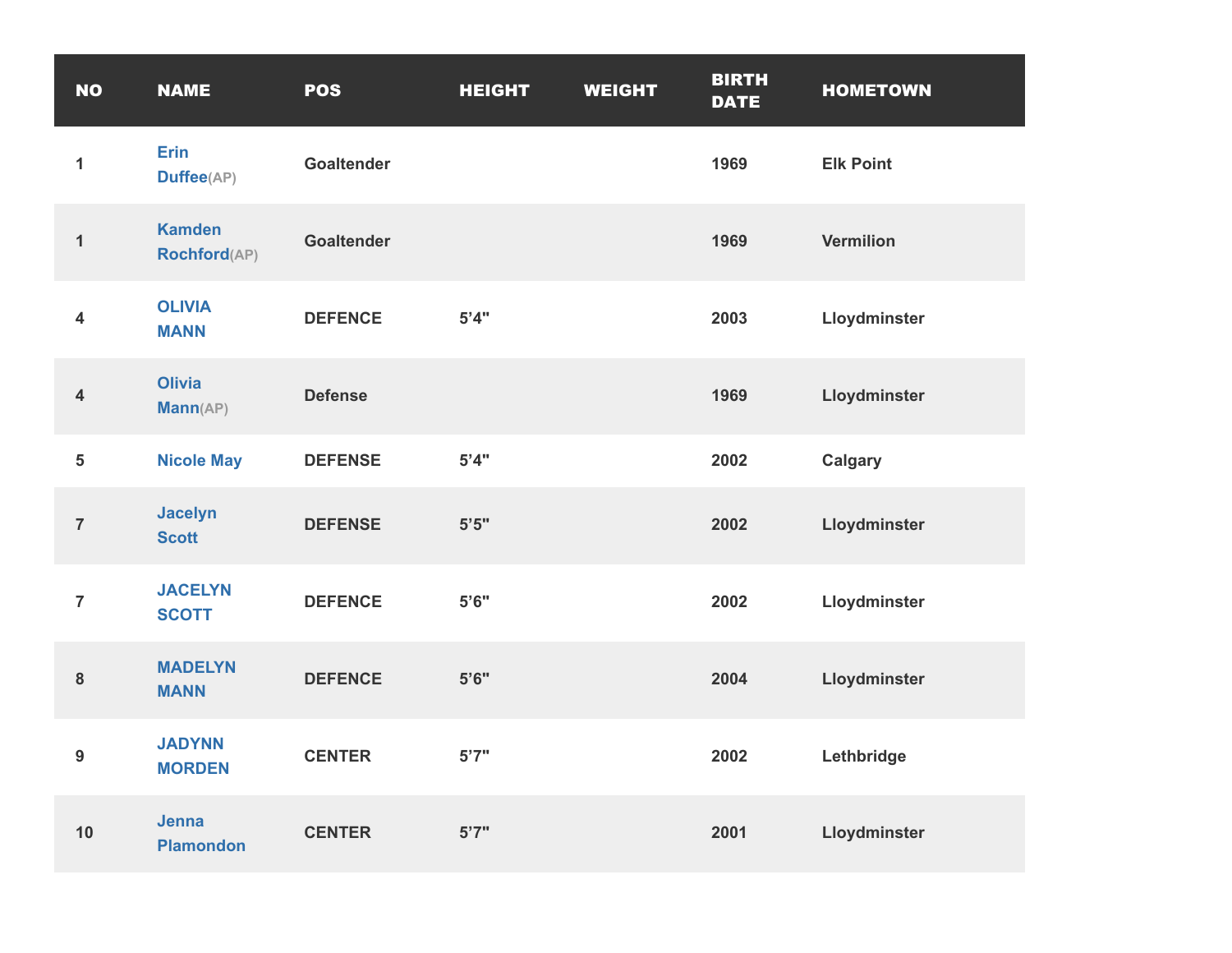| <b>NO</b> | <b>NAME</b>                       | <b>POS</b>        | <b>HEIGHT</b> | <b>WEIGHT</b> | <b>BIRTH</b><br><b>DATE</b> | <b>HOMETOWN</b>   |
|-----------|-----------------------------------|-------------------|---------------|---------------|-----------------------------|-------------------|
| 11        | <b>Jayde</b><br><b>Cadieux</b>    | <b>RIGHT WING</b> | 5'5"          |               | 2003                        | <b>Cold Lake</b>  |
| 11        | <b>ALLEE</b><br><b>ISLEY</b>      | <b>LEFT WING</b>  | 5'6''         |               | 2004                        | <b>Vermilion</b>  |
| 12        | <b>RYANN</b><br><b>WELCH</b>      | <b>CENTER</b>     | 5'4"          |               | 2002                        | Wainwright        |
| 13        | <b>HAYLEIGH</b><br><b>CRAIG</b>   | <b>CENTER</b>     | 5'5"          |               | 2002                        | Lethbridge        |
| 14        | <b>Ali Macaulay</b>               | <b>DEFENSE</b>    | 5'4"          |               | 2002                        | <b>Bonnyville</b> |
| 15        | <b>Tyra</b><br><b>Anderson</b>    | <b>LEFT WING</b>  | 5'5"          |               | 2001                        | Lloydminster      |
| 16        | <b>LANA</b><br><b>DURIEZ</b>      | <b>CENTER</b>     | 5'5"          |               | 2004                        | Lloydminster      |
| 16        | <b>Taylor</b><br><b>Wilkinson</b> | <b>LEFT WING</b>  | 5'8"          |               | 2002                        | Lloydminster      |
| 17        | <b>Mackenzie</b><br><b>Dachuk</b> | <b>CENTER</b>     | 5'5"          |               | 2001                        | <b>High Level</b> |
| 17        | <b>Mackenzie</b><br>Stafford (AP) | <b>RIGHT WING</b> |               |               | 1969                        | <b>Marwayne</b>   |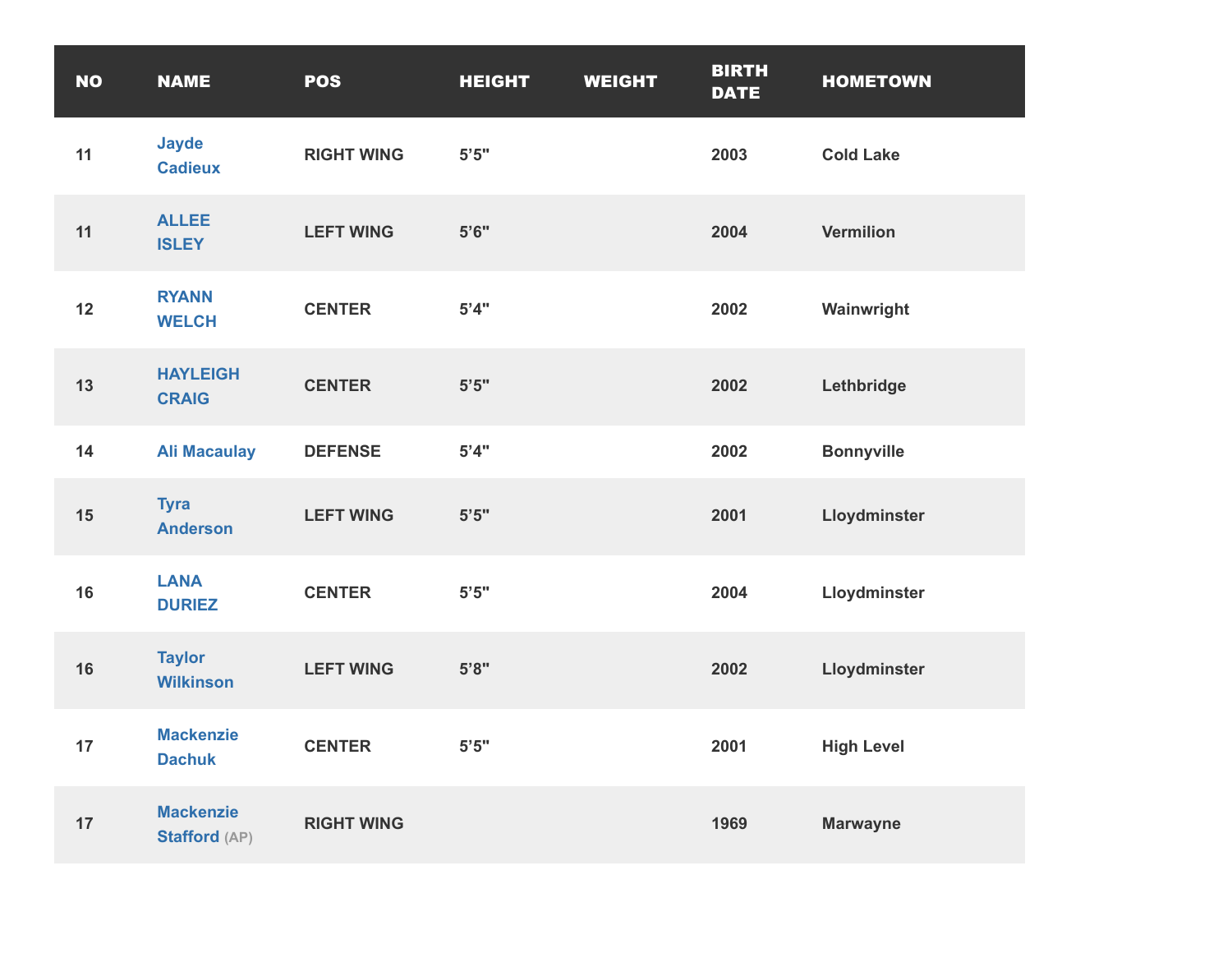| <b>NO</b> | <b>NAME</b>                      | <b>POS</b>        | <b>HEIGHT</b> | <b>WEIGHT</b> | <b>BIRTH</b><br><b>DATE</b> | <b>HOMETOWN</b>      |
|-----------|----------------------------------|-------------------|---------------|---------------|-----------------------------|----------------------|
| 18        | <b>AVERY</b><br><b>GILBY</b>     | <b>LEFT WING</b>  | 5'6''         |               | 2003                        | Lloydminster         |
| 18        | <b>Payton</b><br><b>Laumbach</b> | <b>LEFT WING</b>  | 5'4"          |               | 2001                        | Wainwright           |
| 20        | <b>BRYN</b><br><b>POLLARD</b>    | <b>FORWARD</b>    | 5'7''         |               | 2002                        | Lloydminster         |
| 21        | <b>Sarah Martin</b>              | <b>DEFENSE</b>    | 5'7''         |               | 2001                        | <b>Vermilion</b>     |
| 21        | <b>DARBY</b><br><b>ROBERTSON</b> | <b>RIGHT WING</b> | 5'9''         |               | 2003                        | Lloydminster         |
| 22        | <b>Jade</b><br><b>Sandberg</b>   | <b>RIGHT WING</b> | 5'10"         |               | 2002                        | Wainwright           |
| 23        | <b>Tayler</b><br>Premak (AP)     | <b>LEFT WING</b>  |               |               | 1969                        | <b>Sherwood Park</b> |
| 24        | <b>Kelsey Hall</b>               | <b>RIGHT WING</b> | 5'8"          |               | 2002                        | Lloydminster         |
| 25        | <b>Elysia Day</b>                | <b>DEFENSE</b>    | 5'4"          |               | 2001                        | Gordondale           |
| 27        | <b>Brooklyn</b><br><b>Palmer</b> | <b>DEFENSE</b>    | 5'3''         |               | 2001                        | <b>Coaldale</b>      |
| 30        | <b>MOLLY</b><br><b>MITCHELL</b>  | <b>GOALTENDER</b> | 5'10"         |               | 2002                        | Wainwright           |